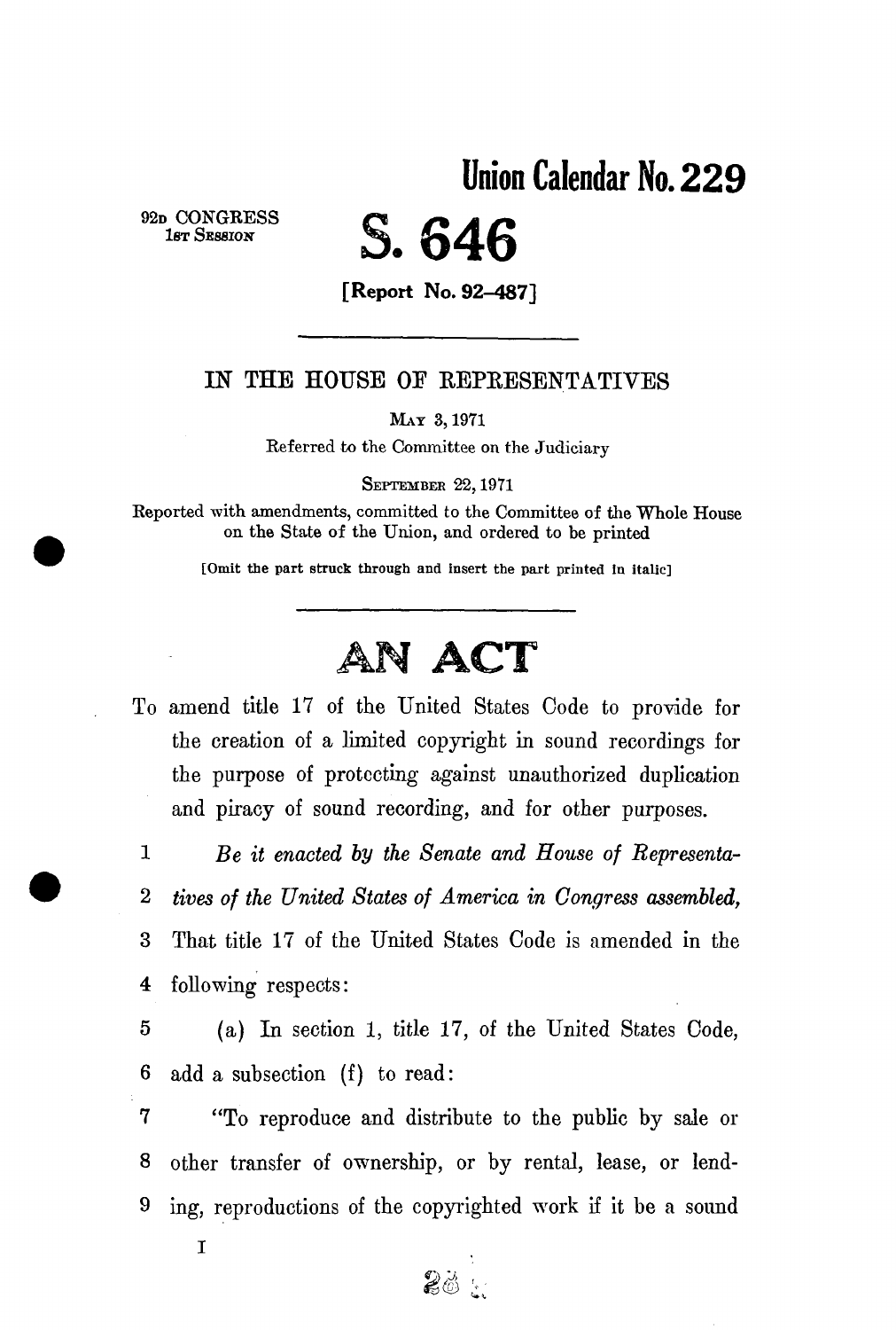1 recording: *Provided,* That the exclusive right of the owner 2 of a copyright in a sound recording to reproduce it is 3 limited to the right to duplicate the sound recording in a 4 tangible form that directly or indirectly recaptures the 5 actual sounds fixed in the recording: *Provided further,*  6 That this right does not extend to the making or dupli-7 cation of another sound recording that is an independent 8 fixation of other sounds, even though such sounds imitate 9 or simulate those in the copyrighted sound recording; or 10 to reproductions made by transmitting organizations exclu-11 sively for their own use."

12 (b) In section 5, title 17, of the United States Code, 13 add a subsection (n) to read:

14 "Sound recordings."

15 (c) In section 19, title 17, of the United States 16 Code, add the following at the end of the section: "In 17 the case of reproductions of works specified in subsection 18 (n) of section 5 of this title, the notice shall consist of 19 the symbol  $P \circledcirc$  (the letter P in a circle), the year of 20 first publication of the sound recording, and the name of the 21 owner of copyright in the sound recording, or an abbrevia-22 tion by which the name can be recognized, or a generally 23 known alternative designation of the owner: *Provided,* That 24 if the producer of the sound recording is named on the 25 labels or containers of the reproduction, and if no other

29.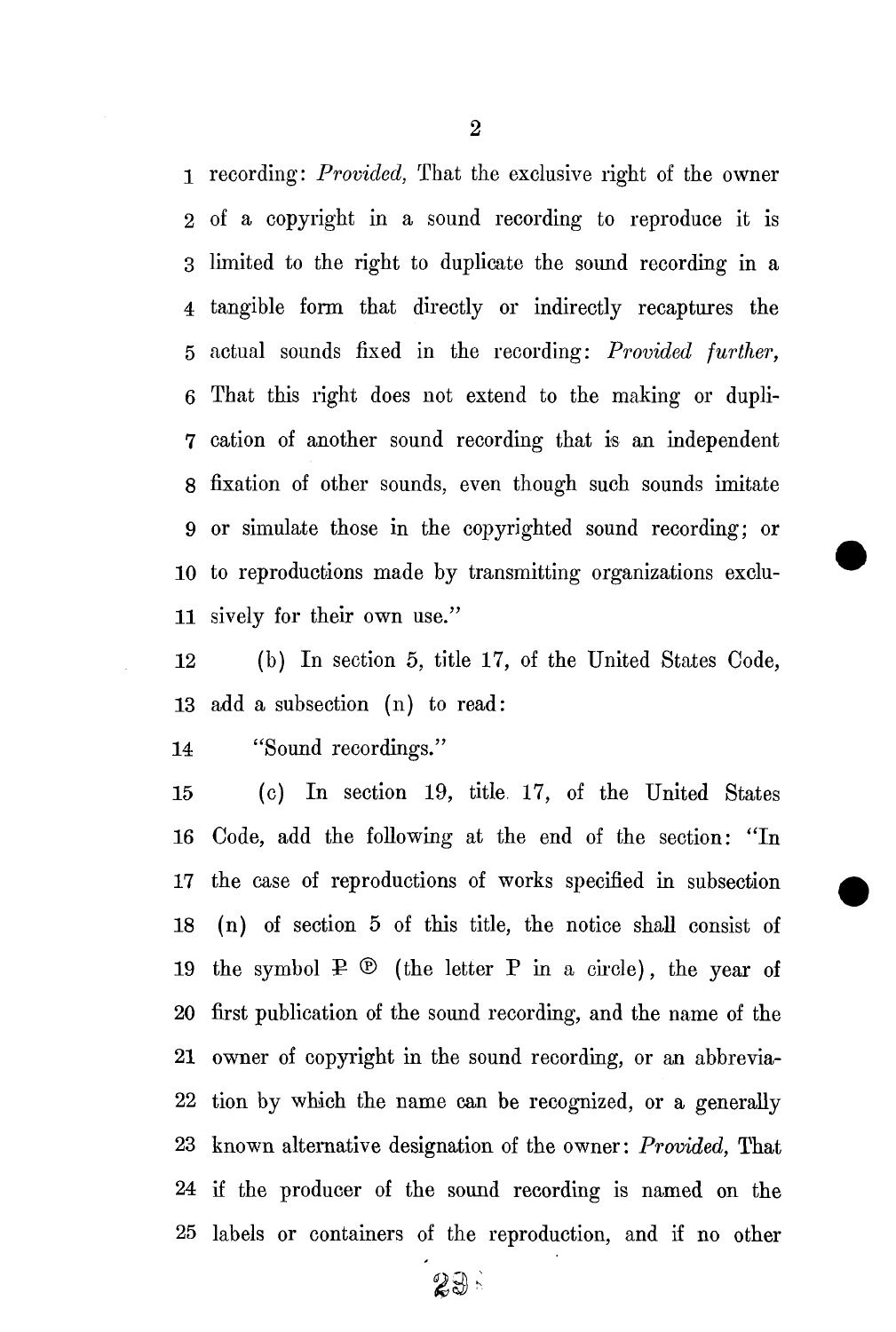1 name appears in conjunction with the notice, his name shall 2 be considered a part of the notice."

3 (d) In section 20, title 17, of the United States Code, 4 amend the first sentence to read: "The notice of copyright 5 shall be applied, in the case of a book or other printed pub-6 lication, upon its title page or the page immediately follow-**7** ing, or if a periodical either upon the title page or upon the 8 first page of text of each separate number or under the title 9 heading, or if a musical work either upon its title page or the **10** first page of music, or if a sound recording on the surface of **11** reproductions thereof or on the label or container in such **12** manner and location as to give reasonable notice of the claim **13** of copyright."

•J4 (e) In section 26, title 17, of the United States Code, 15 add the following at the end of the section: "For the pur-16 poses of this section and sections 10, 11, 13, 14, 21, 101,  $17$  106, 109, 209, 215, but not for any other purpose, a reprojg duction of a work described in subsection 5 (n) shall be 19 considered to be a copy thereof. 'Sound recordings' are 20 works that result from the fixation of a series of musical, 21 spoken, or other sounds, but not including the sounds accom-22 panying a motion picture. 'Reproductions of sound record-23 ings' are material objects in which sounds other than those 24 accompanying a motion picture are fixed by any method now 25 known or later developed, and from which the sounds can be

3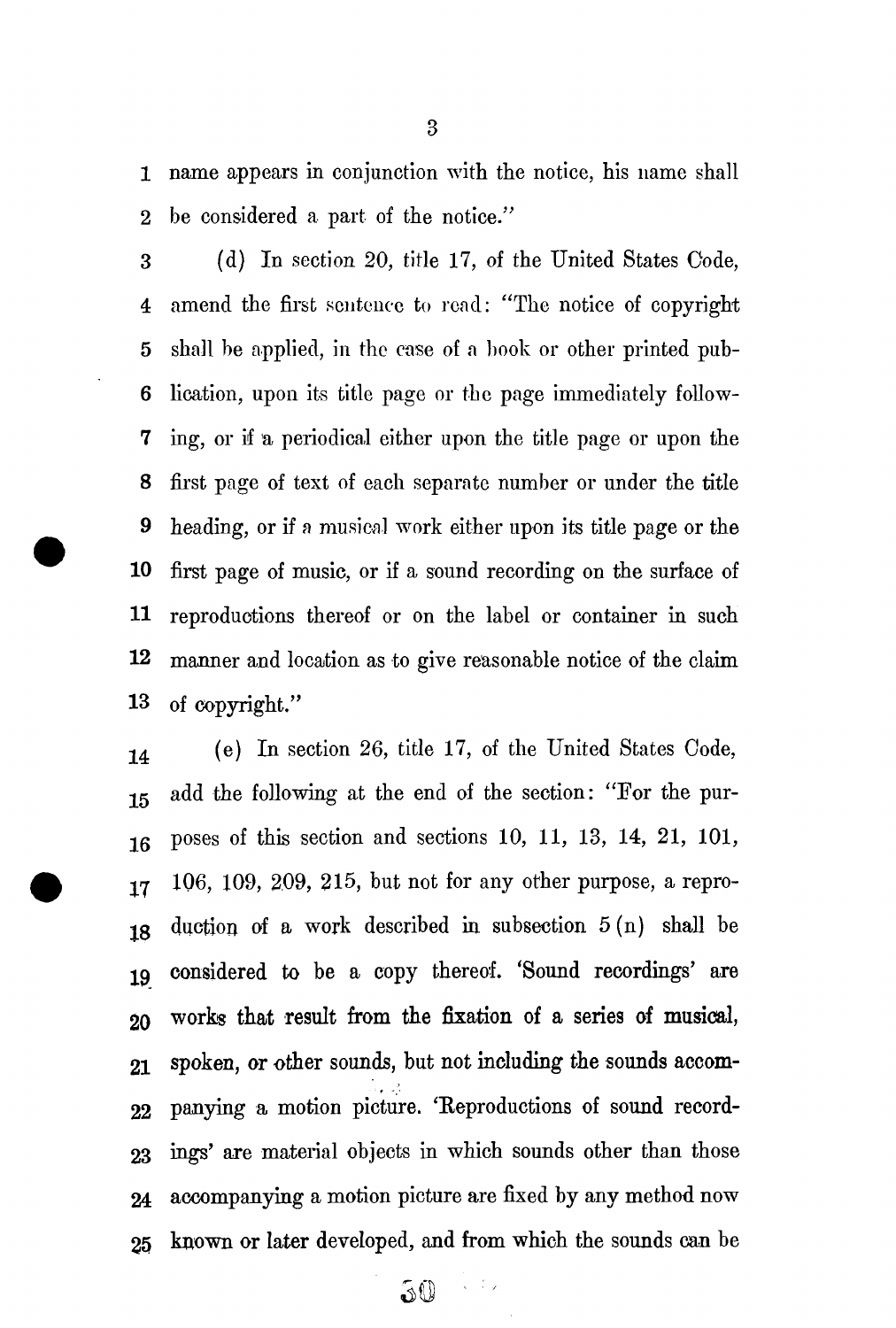1 perceived, reproduced, or otherwise communicated, either 2 directly or with the aid of a machine or device, and include 3 the 'parts of instruments serving to reproduce mechanically 4 the musical work', 'mechanical reproductions', and 'inter-5 changeable parts, such as discs or tapes for use in mechanical 6 music-producing machines' referred to in sections 1 (e) and  $7 \quad 101$  (e) of this title."

8 SEC. 2. That title 17 of the United States Code is fur-9 ther amended in the following respect:

10 In section 101, title 17 of the United States Code, de-11 lete subsection (e) in its entirety and substitute the following: 12 "(e) INTERCHANGEABLE PARTS FOR USE IN ME- $13\,$ CHANICAL MUSIC-PRODUCING MACHINES.-Interchange-14 able parts, such as discs or tapes for use in mechanical music-15 • producing machines adapted to reproduce copyrighted musical  $16 \cdot$  works, shall be considered copies of the copyrighted musical <sup>1</sup> 7 works which they serve to reproduce mechanically for the 18 purposes of this section 101 and sections 106 and 109 of 19 this title, and the unauthorized manufacture, use, or sale of 20 such interchangeable parts shall constitute an infringement 2 1 - of the copyrighted work rendering the infringer liable in ao-22 cordance with all provisions of this title dealing with in-<sup>23</sup> fringements of copyright and, in a case of willful infringe-

31 65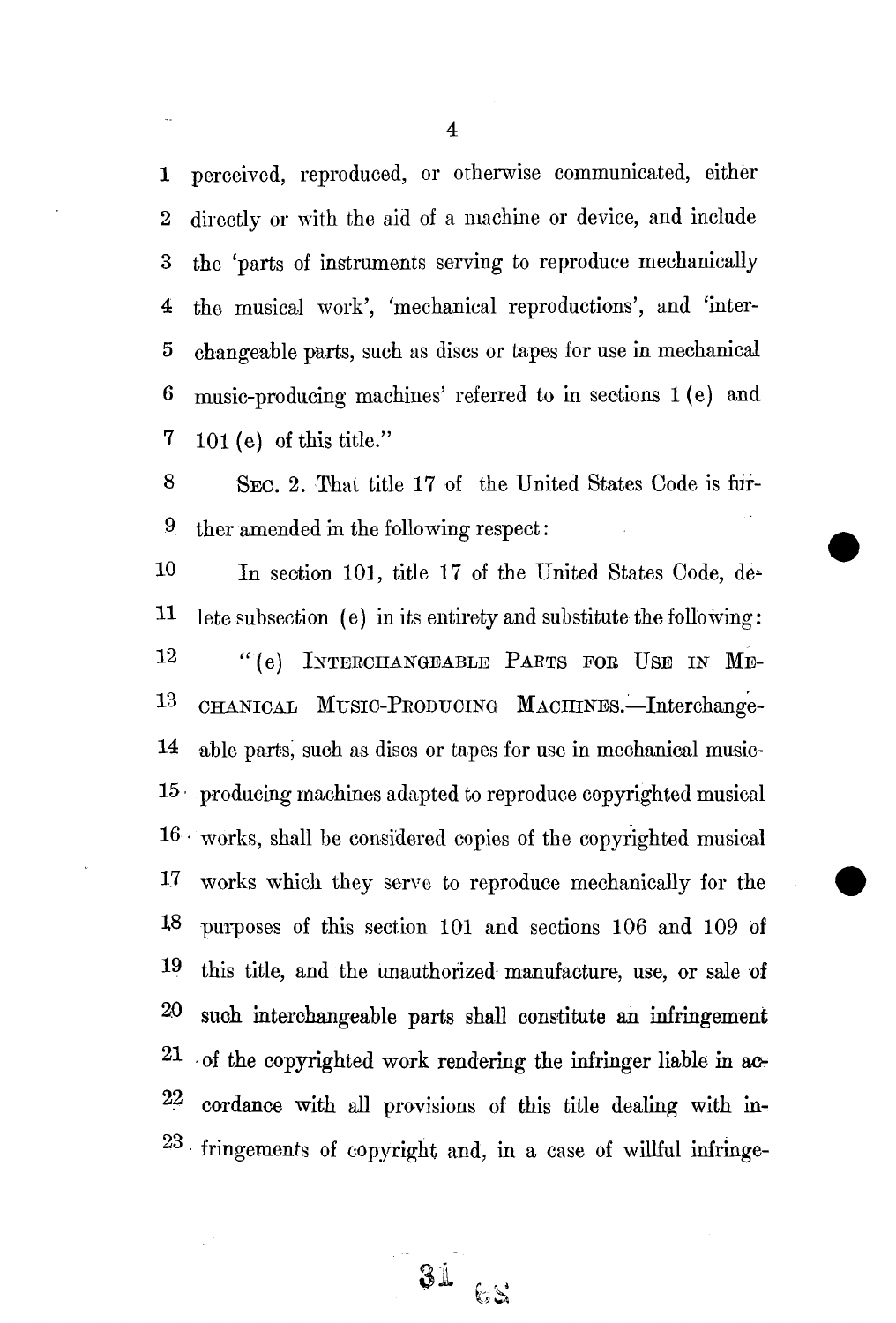**1** merit for profit, to criminal prosecution pursuant to section 2 104 of this title. Whenever any person, in the absence of a 3 license agreement, intends to use a copyrighted musical com-4 position upon the parts of instruments serving to reproduce 5 mechanically the musical *work,* relying upon the compulsory 6 license provision'of tins tiile, he shall serve notice of such 7 intention, by registered mail, upon the copyright proprietor at 8 his last address disclosed by the records of the copyright of-9 fice, sending to the copyright office a duplicate of such 10 notice."

11 SEC. 3. This Act shall take effect four months after its 12 enactment except that section 2 of this Act shall take effect  $13$  immediately upon its enactment. The provisions of title  $14$ 14 of the United States Code as amended by section 1 of this 15 Aet, shall apply only to sound recordings fixed, published,  $16$  and copyrighted on and after the effective date of this  $A$ et 17 and nothing in title 17 of the United States Code shall be 18 applied retroactively or be construed as affecting in any way  $19$  any rights with respect to sound recordings fixed before that 20 date: The provisions of title 17, United States Code, as 21 *amended by section 1 of this Act, shall apply only to sound*  22 *recordings fixed, published, and copyrighted on and after*  23 *the effective date of this Act and before January 1, 1975,* 

 $\frac{1}{\sqrt{2}}$ 

5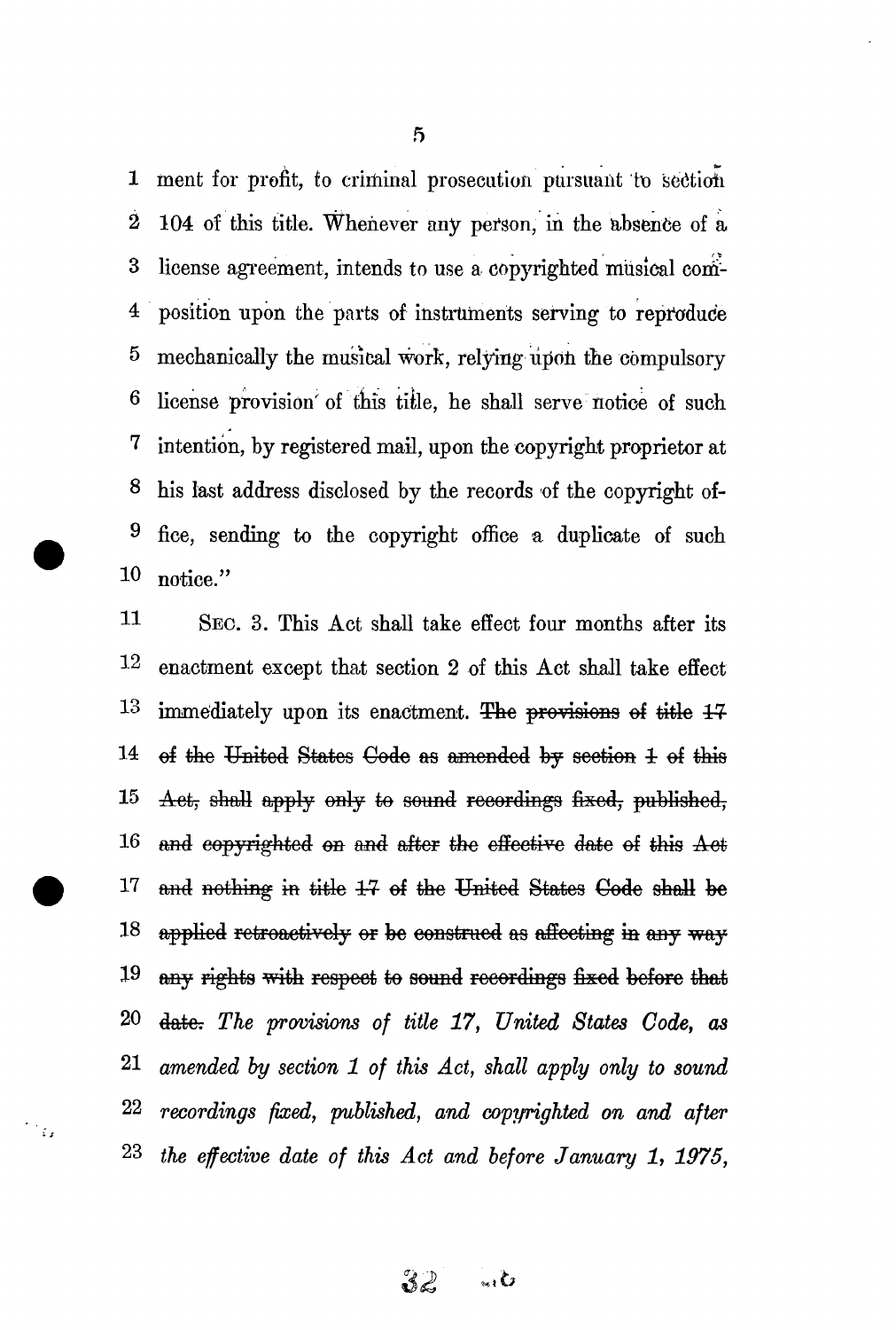*and nothing in title 17, United States Code, as amended by section 1 of this Act, shall be applied retroactively or be construed as affecting in any way any rights with respect to sound recordings fixed before the effective date of this Act.* 

 $\ddot{\phantom{a}}$ 

**Passed the Senate April 29, 1971.** 

 $33$ 

نې<br>نوي تر

 $\gamma_{\rm{A}}$ 

 $\overline{a}$ 

 $\overline{\overline{z}}$ 

### **Attest: ERANCIS R. VALEO,**

*Secretary.*